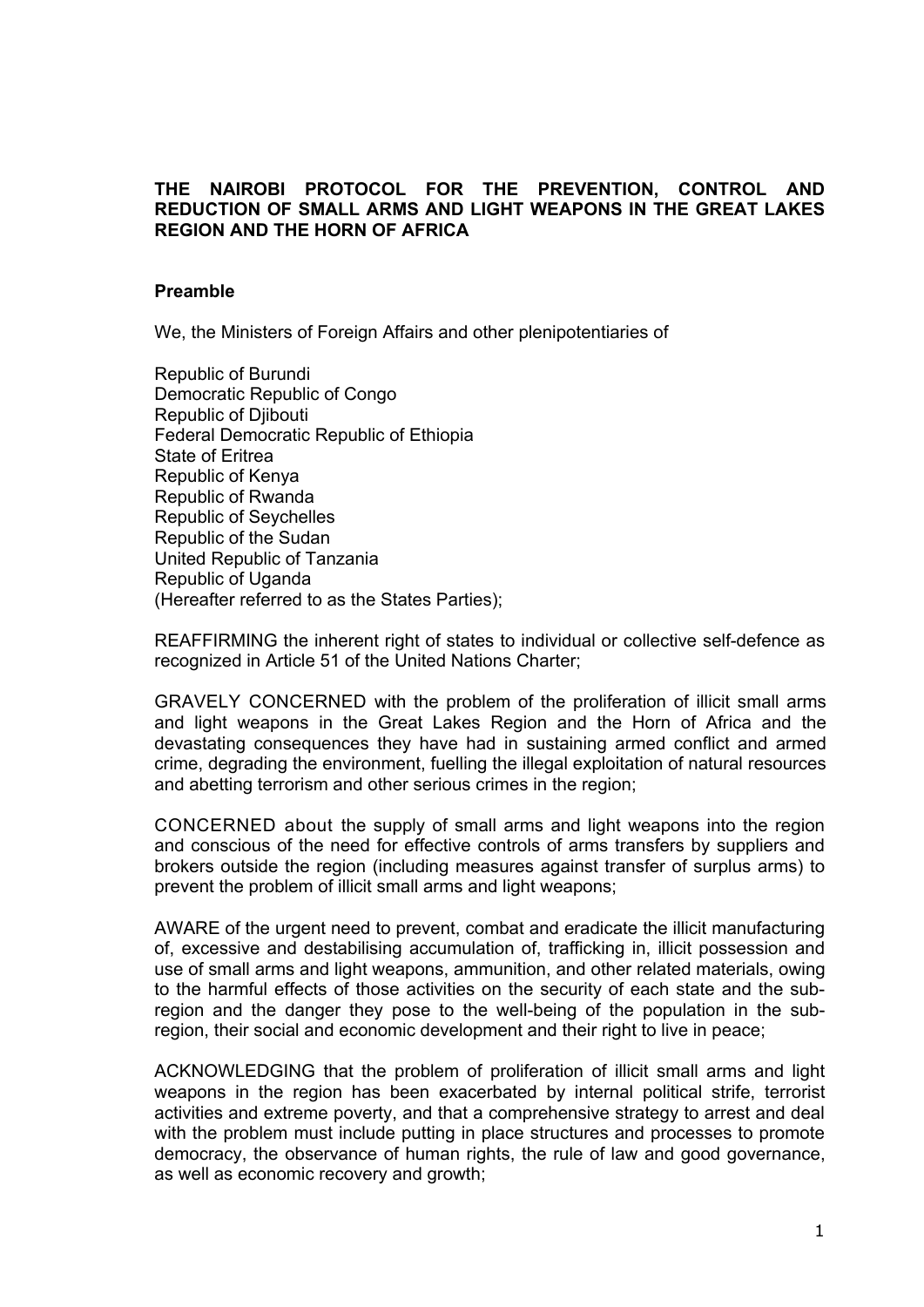RECOGNISING also that the inadequate capacity of states in the region to effectively control and monitor their borders, poor and sometimes open immigration and customs controls, as well as movement of armed refugees across national borders in certain countries, have greatly contributed to the proliferation of illicit small arms and light weapons;

RECOMMENDING that States Parties should consider becoming parties to international instruments relating to the prevention, combating and eradication of illicit manufacturing of, excessive and destabilising accumulation of, trafficking in, illicit possession and use of small arms and light weapons and to implement such instruments within their jurisdiction;

ACKNOWLEDGING the work of the United Nations, the African Union, the European Union, the Organisation of American States, as well as the efforts in Africa to address problems associated with illicit small arms and light weapons;

AGREEING that they shall fulfil their obligations and exercise their rights under this Protocol in a manner consistent with the principles of sovereign equality, territorial integrity of States and non-intervention in the domestic affairs of States Parties;

With the purpose of reaffirming the goals of, and implementing, the Nairobi Declaration and the Coordinating Agenda for Action,

HEREBY AGREE as follows:

### **Article 1 Definitions**

In this Protocol, unless the context otherwise indicates:

"**broker**" is a person who acts:

- (a) for a commission, advantage or cause, whether pecuniary or otherwise;
- (b) to facilitate the transfer, documentation and/or payment in respect of any transaction relating to the buying or selling of small arms and light weapons; or
- (c) as an intermediary between any manufacturer, or supplier of, or dealer in small arms and light weapons and any buyer or recipient thereof.

#### "**brokering**" means acting:

(a) for a commission, advantage or cause, whether pecuniary or otherwise;

(b) to facilitate the transfer, documentation and/or payment in respect of any transaction relating to the buying or selling of small arms and light weapons; or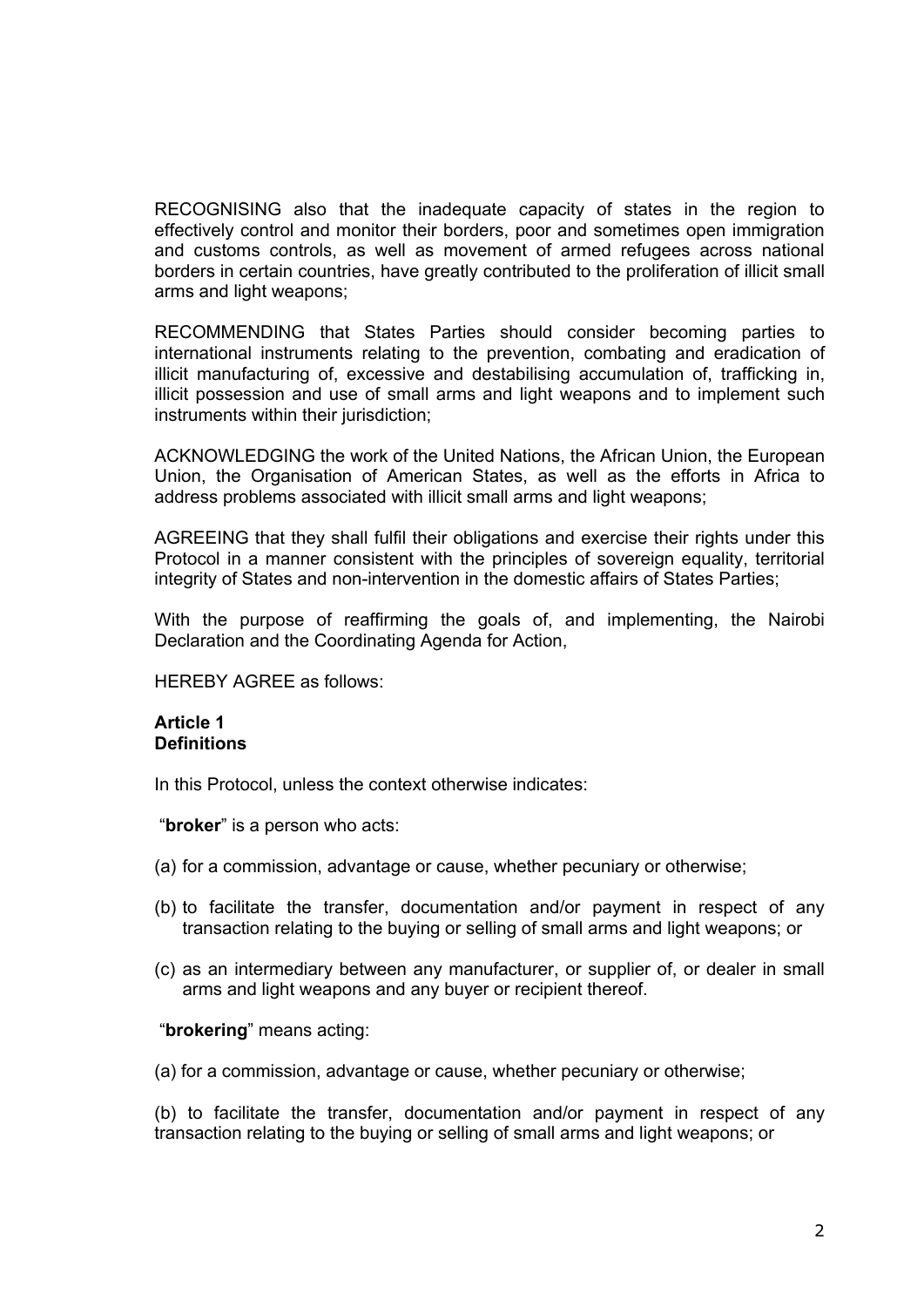(c) thereby acting as intermediary between any manufacturer, or supplier of, or dealer in small arms and light weapons and any buyer or recipient thereof.

 "**illicit manufacturing**" shall mean the manufacturing or assembly of small arms and light weapons:

(a) from parts and components illicitly trafficked;

(b) without a licence or authorisation from a competent authority of the State Party where the manufacture or assembly takes place; or

(c) without marking the small arms and light weapons at the time of manufacture, in accordance with Article 7 of this Protocol.

 "**illicit trafficking**" means the import, export, acquisition, sale, delivery, movement or transfer of small arms and light weapons from or across the territory of one State Party to that of another State Party if any one of the State Parties concerned does not authorise it in accordance with the terms of this Protocol or if the small arms and light weapons are not marked in accordance with Article 7 of this Protocol;

 "**light weapons**" shall include the following portable weapons designed for use by several persons serving as a crew: heavy machine guns, automatic cannons, howitzers, mortars of less than 100 mm calibre, grenade launchers, anti-tank weapons and launchers, recoilless guns, shoulder-fired rockets, anti-aircraft weapons and launchers, and air defence weapons;

 "**small arms**" are weapons designed for personal use and shall include: light machine guns, sub-machine guns, including machine pistols, fully automatic rifles and assault rifles, and semi-automatic rifles.

"small arms" shall also include:

"**firearms**", meaning:

(a) any portable barrelled weapon that expels, is designed to expel or may be readily converted to expel a shot, bullet or projectile by the action of an explosive, excluding antique firearms or their replicas. Antique firearms and their replicas shall be defined in accordance with domestic law. In no case, however, shall antique firearms include firearms manufactured after 1899;

(b) any other weapon or destructive device such as an explosive bomb, incendiary bomb or gas bomb, grenade, rocket launcher, missile, missile system or mine

**"ammunition**", meaning the complete round or its components, including cartridge cases, primers, propellant powder, bullets or projectiles, that are used in a small arm or light weapon, provided that those components are themselves subject to authorisation in the respective State Party;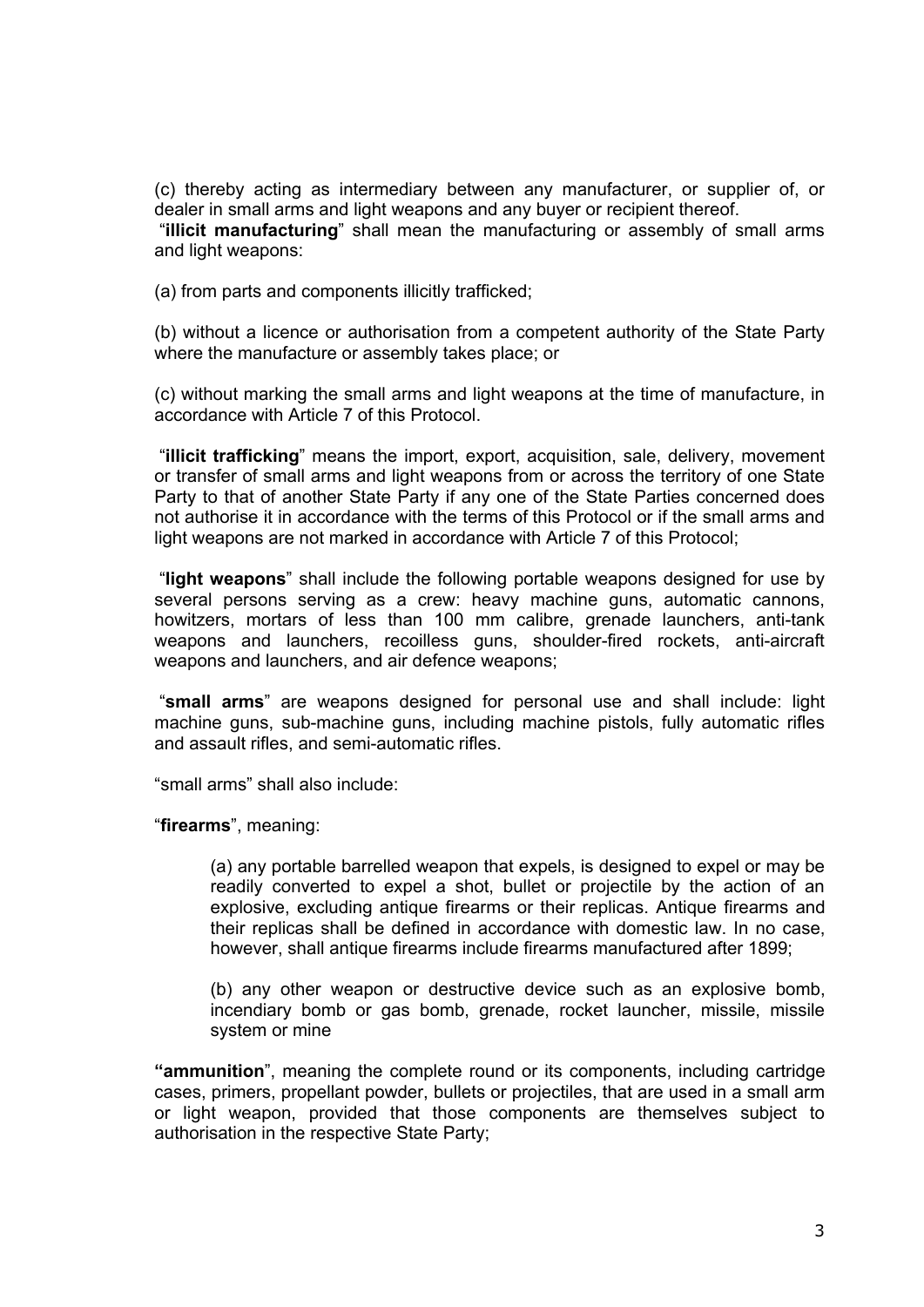and "**other related materials**", meaning any components, parts or replacement parts of a small arm or light weapon, that are essential to its operation.

 "**tracing**" shall mean the systematic tracking of small arms and light weapons from manufacturer to purchaser for the purpose of assisting the competent authorities of States Parties in detecting, investigating and analyzing illicit manufacturing and illicit trafficking.

# **Article 2 Objectives**

The objectives of this Protocol are to –

(a) prevent, combat and eradicate the illicit manufacturing of, trafficking in, possession and use of small arms and light weapons in the sub-region.

(b) prevent the excessive and destabilising accumulation of small arms and light weapons in the sub-region.

(c) promote and facilitate information sharing and cooperation between the governments in the sub-region, as well as between governments, inter-governmental organisations and civil society, in all matters relating to the illicit trafficking and proliferation of small arms and light weapons.

(d) promote cooperation at the sub-regional level as well as in international fora to effectively combat the small arms and light weapons problem, in collaboration with relevant partners.

(e) encourage accountability, law enforcement and efficient control and management of small arms and light weapons held by States Parties and civilians.

## **Article 3 Legislative Measures**

(a) Each State Party shall adopt such legislative and other measures as may be necessary to establish as criminal offences under its national law the following conduct, when committed intentionally:

- (i) Illicit trafficking in small arms and light weapons.
- (ii) Illicit manufacturing of small arms and light weapons.
- (iii) Illicit possession and misuse of small arms and light weapons.

(iv) Falsifying or illicitly obliterating, removing or altering the markings on small arms and light weapons as required by this Protocol.

(b) States Parties that have not yet done so shall adopt the necessary legislative or other measures to sanction criminally, civilly or administratively under their national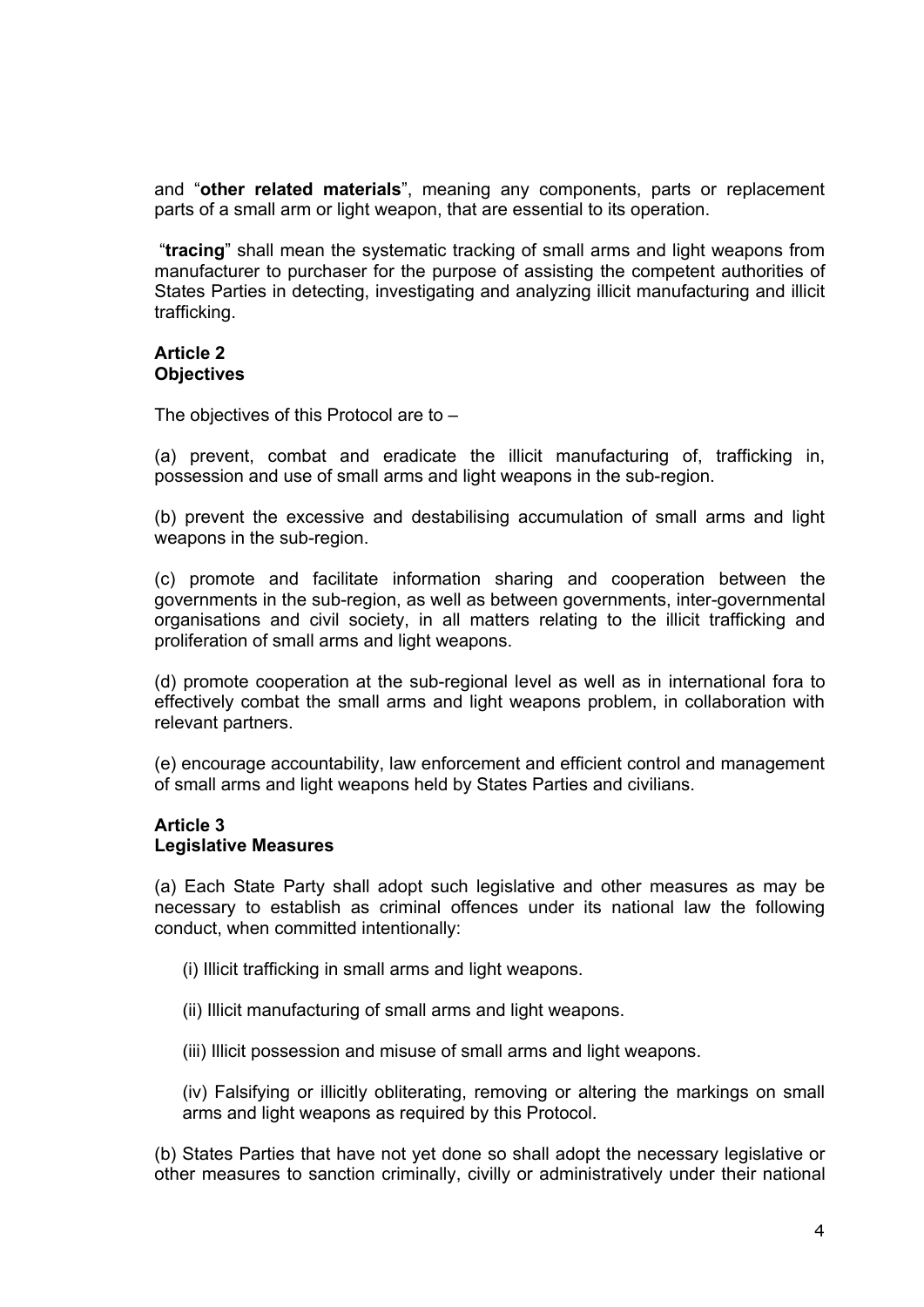law the violation of arms embargoes mandated by the Security Council of the United Nations and/or regional organisations.

(c) States Parties undertake to incorporate in their national laws:

(i) the prohibition of unrestricted civilian possession of small arms;

(ii) the total prohibition of the civilian possession and use of all light weapons and automatic and semi-automatic rifles and machine guns;

(iii) the regulation and centralised registration of all civilian-owned small arms in their territories (without prejudice to Article 3 c (ii);

(iv) measures ensuring that proper controls be exercised over the manufacturing of small arms and light weapons;

(v) provisions promoting legal uniformity and minimum standards regarding the manufacture, control, possession, import, export, re-export, transit, transport and transfer of small arms and light weapons;

(vi) provisions ensuring the standardised marking and identification of small arms and light weapons;

(vii) provisions that adequately provide for the seizure, confiscation, and forfeiture to the State of all small arms and light weapons manufactured or conveyed in transit without or in contravention of licenses, permits, or written authority;

(viii) provisions for effective control of small arms and light weapons including the storage and usage thereof, competency testing of prospective small arms owners and restriction on owners' rights to relinquish control, use, and possession of small arms;

(ix) the monitoring and auditing of licenses held in a person's possession, and the restriction on the number of small arms that may be owned;

(x) provisions prohibiting the pawning and pledging of small arms and light weapons;

(xi) provisions prohibiting the misrepresentation or withholding of any information given with a view to obtain any license or permit;

(xii) provisions regulating brokering in the individual State Parties; and

(xiii) provisions promoting legal uniformity in the sphere of sentencing.

### **Article 4 Operational Capacity**

States Parties shall: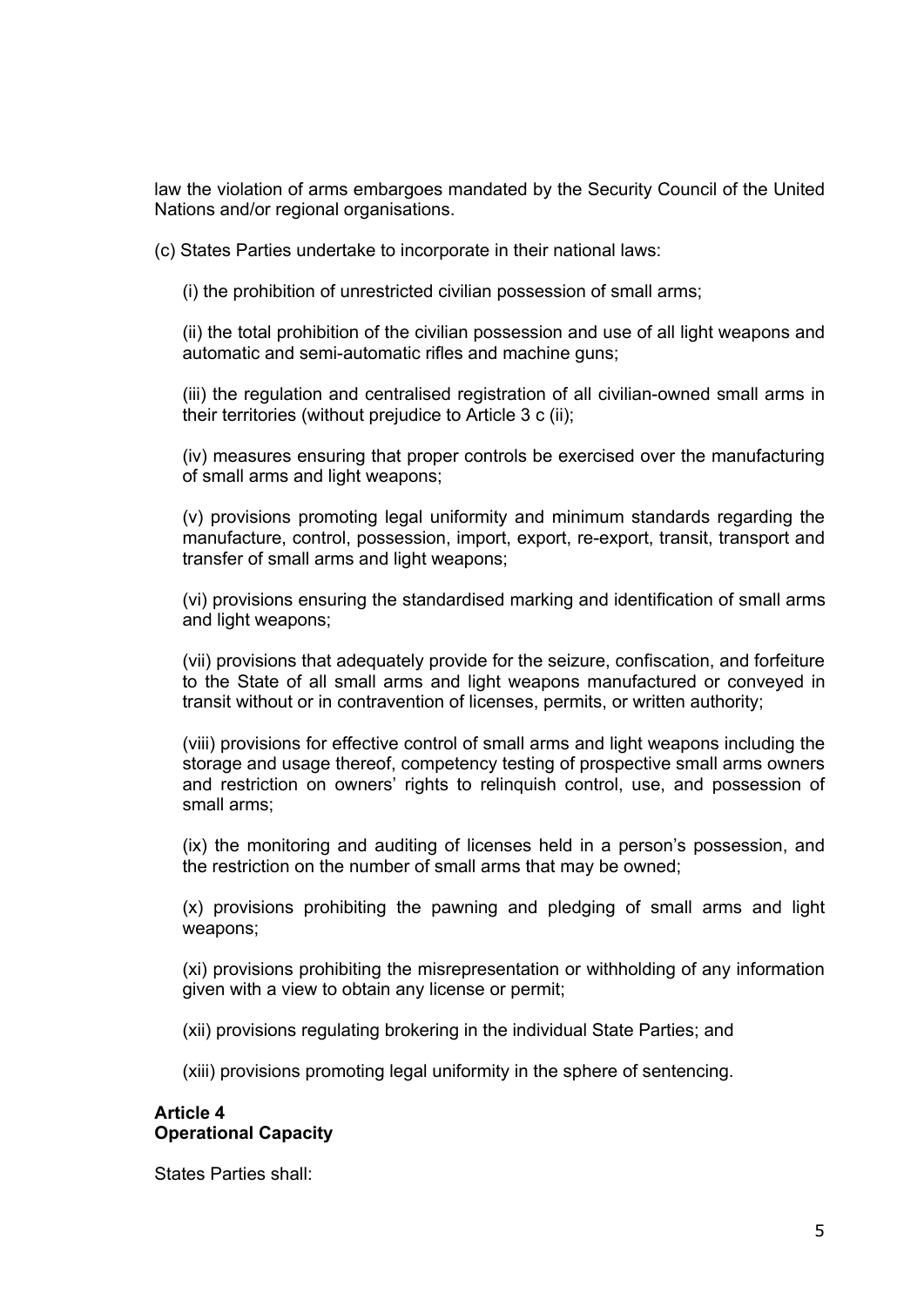(a) strengthen sub-regional co-operation among police, intelligence, customs and border control officials in combating the illicit circulation and trafficking in small arms and light weapons and suppressing criminal activities relating to the use of these weapons;

(b) enhance the capacity of national law enforcement and security agencies, including appropriate training on investigative procedures, border control and law enforcement techniques, and upgrading of equipment and resources;

(c) establish and improve national databases, communication systems and acquire equipment for monitoring and controlling small arms and light weapons movements across borders;

(d) establish or enhance inter-agency groups, involving police, military, customs, home affairs and other relevant bodies, to improve policy co-ordination, information sharing and analysis at national level;

(e) develop or improve national training programmes to enhance the capacity of law enforcement agencies to fulfil their roles in the implementation of the agenda for action.

## **Article 5**

# **Control of Civilian Possession of Small Arms and Light Weapons**

(a) States Parties undertake to consider a co-ordinated review of national procedures and criteria for issuing and withdrawing of small arms and light weapons licenses, and establishing and maintaining national databases of licensed small arms and light weapons, small arms and light weapons owners, and commercial small arms and light weapons traders within their territories.

(b) State Parties undertake to :

(i) introduce harmonised, heavy minimum sentences for small arms and light weapons crimes and the carrying of unlicensed small arms and light weapons;

(ii) register and ensure strict accountability and effective control of all small arms and light weapons owned by private security companies;

(iii) prohibit the civilian possession of semi-automatic and automatic rifles and machine guns and all light weapons.

### **Article 6**

**Control and Accountability of State-owned Small Arms and Light Weapons** 

States Parties undertake to: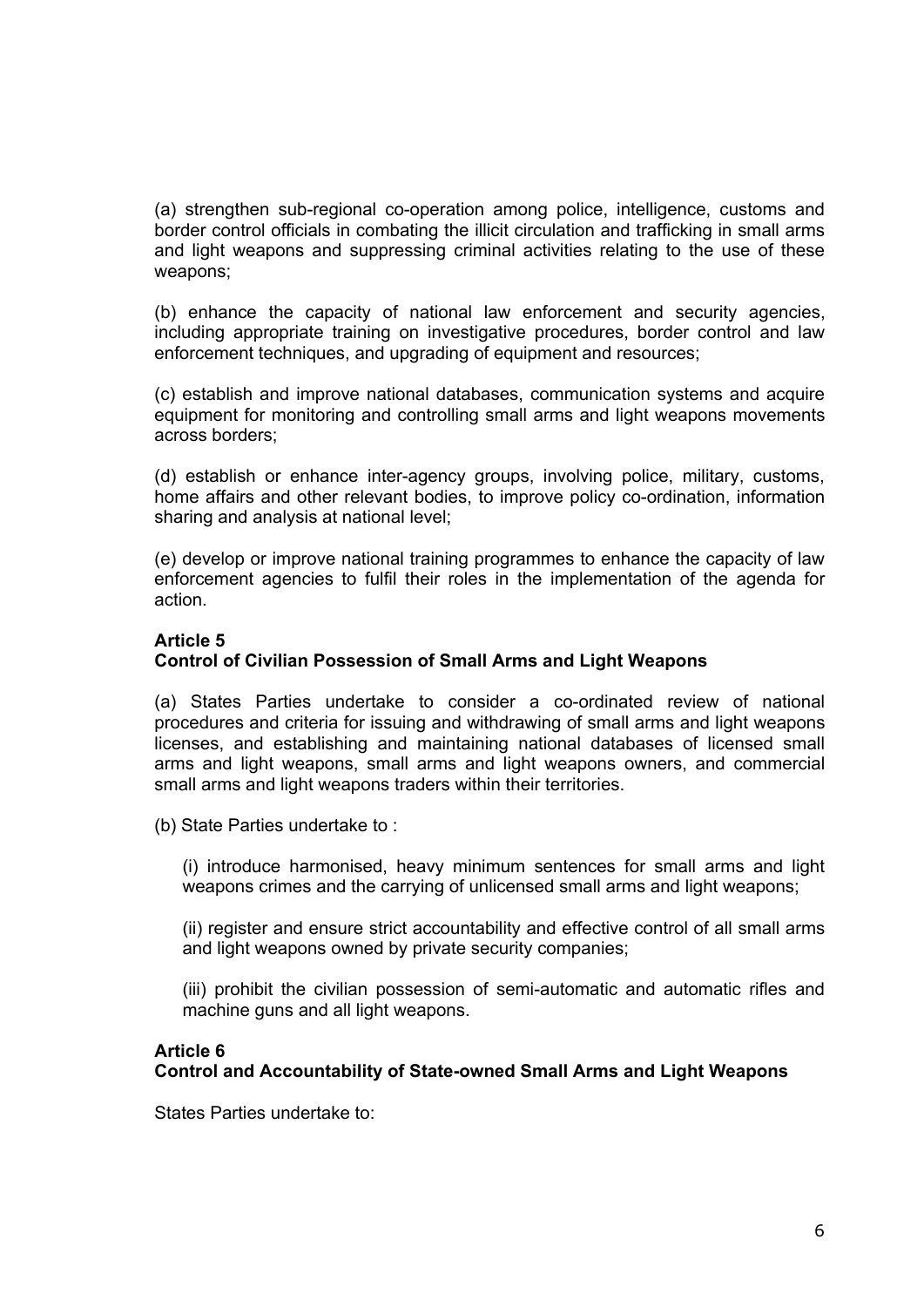(a) establish and maintain complete national inventories of small arms and light weapons held by security forces and other state bodies, to enhance their capacity to manage and maintain secure storage of state-owned small arms and light weapons;

(b) ensure strict national accountability and the effective tracing of all small arms and light weapons owned and distributed by the state.

# **Article 7**

### **Marking and Tracing of Small Arms and Light Weapons and Record-keeping**

States Parties undertake to:

(a) mark each small arm or light weapon at the time of manufacture, with a unique marking providing the name of the manufacturer, the country or place of manufacture and the serial number. The marking should be on the barrel, frame and, where applicable, the slide.

(b) mark each small arm or light weapon at the time of import, with a simple marking permitting identification of the country of import and the year of import, and an individual serial number if the small arm or light weapon does not bear one at the time of import so that the source of the small arm or light weapon can be traced.

(c) ensure that all small arms and light weapons in the possession of the state are marked with a unique mark.

(d) ensure the maintenance, for not less than ten years, of information in relation to small arms and light weapons that is necessary to trace and identify those small arms and light weapons which are illicitly manufactured or trafficked and to prevent and detect such activities. Such information shall include:

(i) the appropriate markings required by this Article;

(ii) in cases involving international transactions in small arms and light weapons, the issuance and expiration dates of the appropriate licenses or authorisations, the country of export, the country of import, the transit countries, where appropriate, and the final recipient and the description and quantity of the articles.

### **Article 8**

### **Disposal of State-owned Small Arms and Light Weapons**

States Parties undertake to identify and adopt effective programmes for the collection, safe-storage, destruction and responsible disposal of small arms and light weapons rendered surplus, redundant or obsolete, in accordance with domestic laws, through, inter alia, peace agreements, demobilisation or (re-)integration of excombatants, or re-equipment of armed forces or other armed state bodies. States Parties shall accordingly: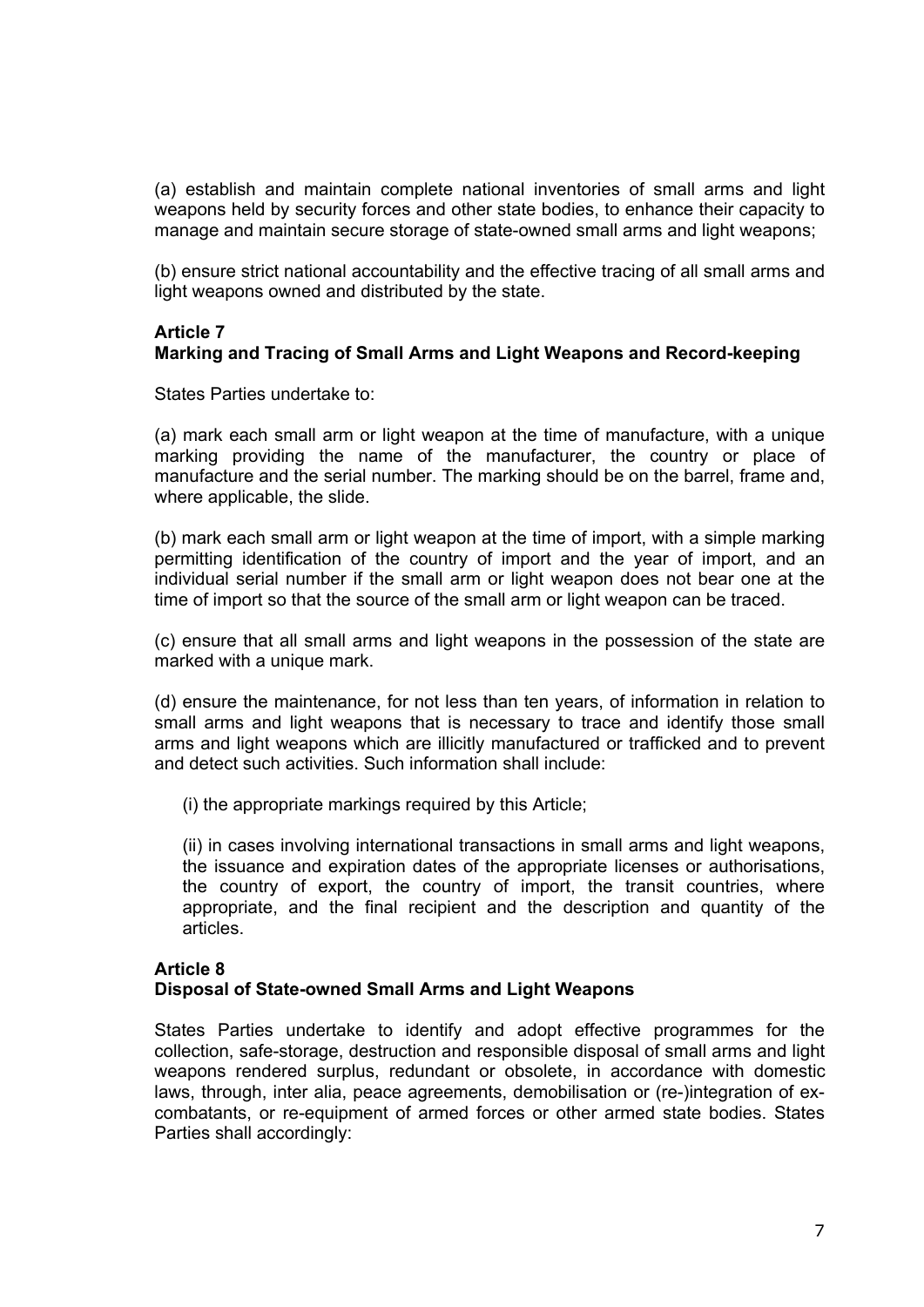(a) develop and implement, where they do not exist, national programmes for the identification of surplus, obsolete and seized stocks of small arms and light weapons in possession of the state;

(b) ensure that small arms and light weapons rendered surplus, redundant or obsolete through the implementation of a peace process, the re-equipment or reorganisation of armed forces and/ or other state bodies are securely stored, destroyed or disposed of in a way that prevents them from entering the illicit market or flowing into regions in conflict or any other destination that is not fully consistent with agreed criteria for restraint.

### **Article 9**

## **Disposal of Confiscated or Unlicensed Small Arms and Light Weapons**

States Parties undertake to:

(a) adopt within their domestic legal systems, such measures as may be necessary to enable confiscation of small arms and light weapons that have been illicitly manufactured or trafficked;

(b) maintain and further develop joint and combined operations across the borders of States Parties to locate, seize and destroy caches of small arms and light weapons left over after conflicts and civil wars;

(c) encourage law enforcement agencies to work with communities to identify small arms and light weapons caches and remove them from society;

(d) establish an effective mechanism for storing impounded, recovered or unlicensed illicit small arms and light weapons pending the investigations that will release them for destruction.

### **Article 10**

# **Import, Export, Transfer and Transit of Small Arms and Light Weapons**

(a) Each State Party shall establish and maintain an effective system of export and import licensing or authorisation, as well as of measures on international transit, for the transfer of small arms and light weapons.

(b) Before issuing export licences or authorisations for shipments of small arms and light weapons, each State Party shall verify:

(i) that the importing States have issued import licences or authorisations; and

(ii) that, without prejudice to bilateral or multilateral agreements or arrangements favouring landlocked States, the States have, at a minimum, given notice in writing, prior to shipment, that they have no objection to the transit.

(c) The export and import licence or authorisation and accompanying documentation together shall contain information that, at a minimum, shall include the place and the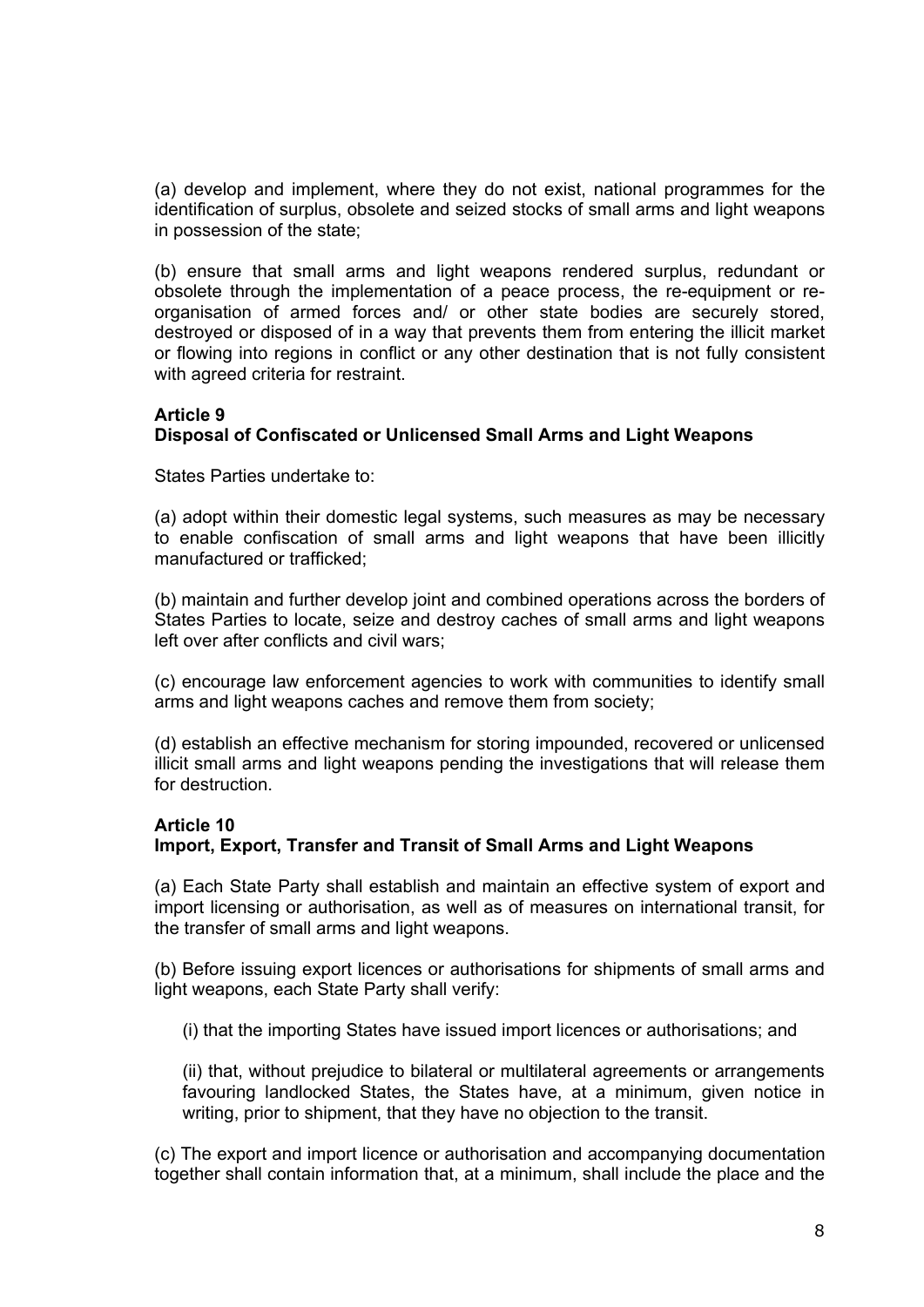date of issuance, the date of expiration, the country of export, the country of import, the final recipient, a description and the quantity of the small arms and light weapons and, whenever there is transit, the countries of transit. The information contained in the import licence must be provided in advance to the transit States.

(d) The importing State Party shall inform the exporting State Party of the receipt of the dispatched shipment of small arms and light weapons.

(e) Each State Party shall, within available means, take such measures as may be necessary to ensure that licensing or authorisation procedures are secure and that the authenticity of licensing or authorisation documents can be verified or validated.

(f) States Parties may adopt simplified procedures for the temporary import and export and the transit of small arms and light weapons for verifiable lawful purposes such as hunting, sport shooting, evaluation, exhibitions or repairs.

## **Article 11 Dealers, Brokers and Brokering**

State Parties, that have not yet done so, shall establish a national system for regulating dealers and brokers of small arms and light weapons. Such a system of control shall include:

(i) regulating all manufacturers, dealers, traders, financiers and transporters of small arms and light weapons through licensing;

(ii) registering all brokers operating within their territory;

(iii) ensuring that all registered brokers seek and obtain authorisation for each individual transaction taking place;

(iv) ensuring that all brokering transactions provide full disclosure on import and export licenses or authorisation and accompanying documents of the names and locations of all brokers involved in the transaction; and

(v) licensing, registering and checking regularly and randomly all independent manufacturers, dealers, traders and brokers.

#### **Article 12 Voluntary Surrender**

States Parties shall introduce programmes to encourage :

(a) small arms and light weapons in lawful civilian possession may be voluntarily surrender their small arms and light weapons for destruction/disposal by the State in accordance with its domestic laws;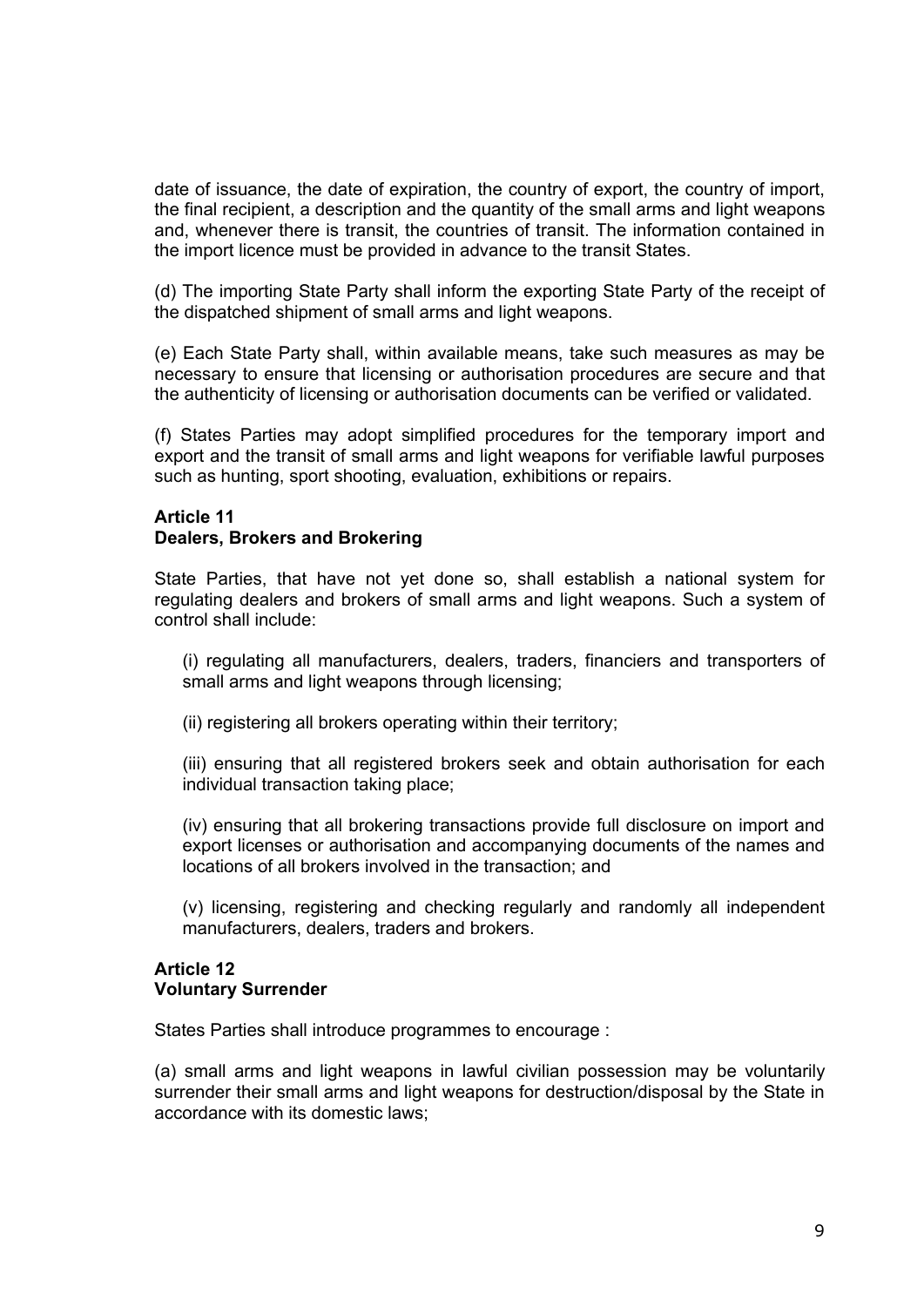(b) illegal small arms and light weapons holders shall surrender their small arms and light weapons for destruction. In such cases, the State may consider granting immunity from prosecution.

# **Article 13 Public/Community Education and Awareness Programmes**

States Parties undertake to develop local, national and regional public/community education and awareness programmes to enhance the involvement of the public and communities and support for efforts to tackle the proliferation and illicit trafficking of small arms and light weapons, and to encourage responsible ownership and management of small arms and light weapons. These programmes shall:

- (a) Promote a culture of peace;
- (b) Involve, and cooperate with, all sectors of society.

## **Article 14 Mutual Legal Assistance**

(a) States Parties shall engage in the creation of a mutual legal assistance system in order to cooperate with each other to afford mutual legal assistance in a concerted effort to eradicate the illicit manufacturing and trafficking of, and control the possession and use of, small arms and light weapons. Mutual legal assistance shall, inter alia, include the following:

- (i) investigation and detection of offences;
- (ii) obtaining evidence and/or statements;
- (iii) execution of searches and seizures;
- (iv) communication of information and transfer of exhibits;
- (v) inspection of sites or examination of objects and/or documents;
- (vi) request for judicial documents;
- (vii) service of judicial documents;
- (viii) communication of relevant documents and records;
- (ix) identification or tracing of suspects or proceeds of crime; and
- (x) application of special investigative techniques, such as forensics, ballistics and fingerprinting.

(b) States Parties may further agree upon any other form of mutual assistance consistent with their national laws.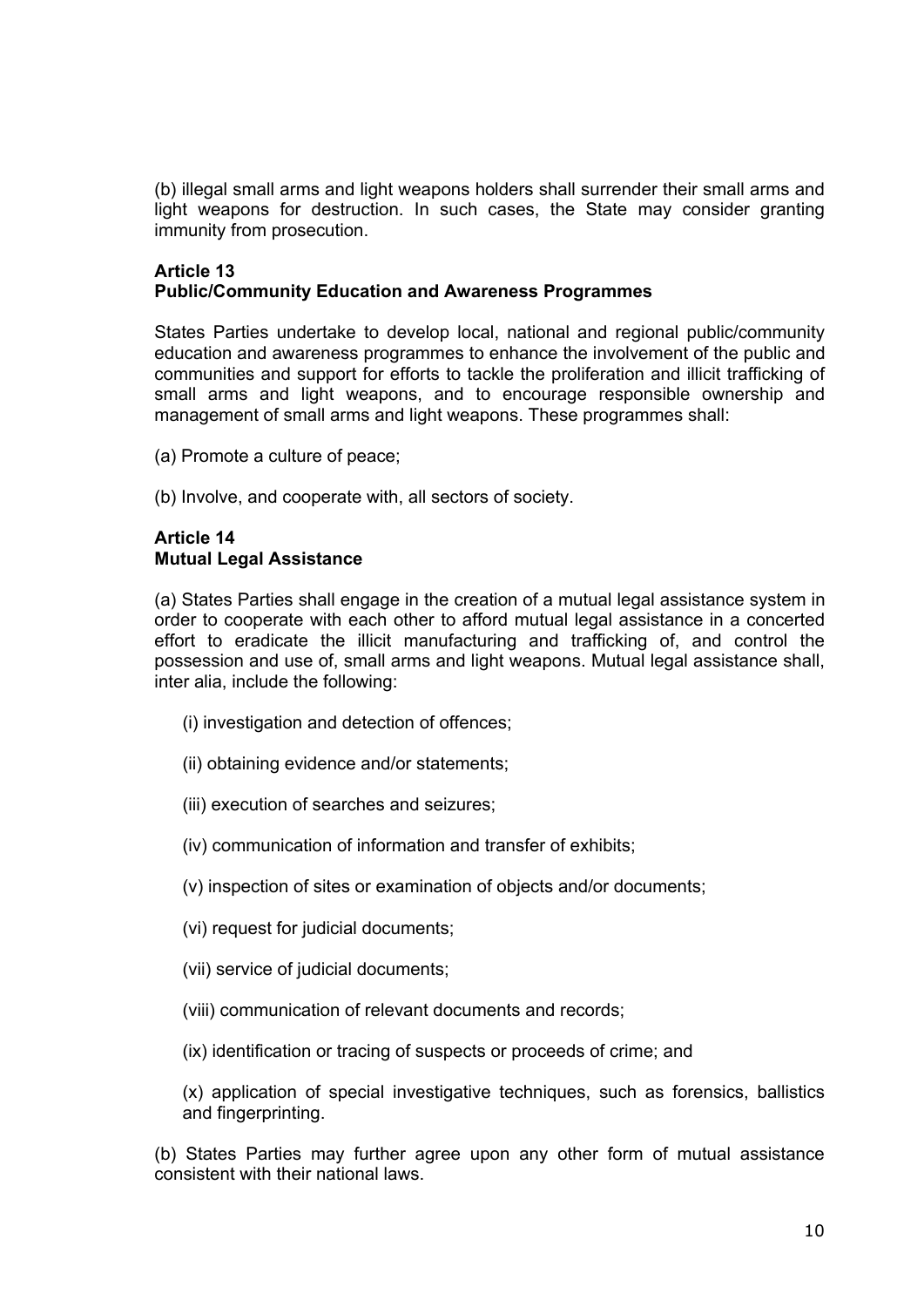(c) States Parties shall designate a competent authority which shall have the responsibility and power to execute and monitor requests for mutual legal assistance.

(d) Requests for mutual legal assistance shall be made in writing to the competent authority and shall contain :

(i) the identity of the authority making the request;

(ii) the subject matter and nature of the investigation or prosecution to which the request relates;

(iii) the description of the assistance sought;

(iv) the purpose for which the evidence, information or action is sought; and

(v) all relevant information available to the requesting State Party and which may be of use to the requested State Party.

(e) A State Party may seek any such additional information, which might be necessary for the execution of the request in accordance with its national laws.

#### **Article 15 Law Enforcement**

(a) States Parties shall establish appropriate mechanisms for cooperation among law enforcement agencies to promote effective law enforcement including :

(i) strengthening regional and continental cooperation among police, customs and border control services to address the illicit proliferation, circulation and trafficking of small arms and light weapons. These efforts should include, but not be limited to, training, the exchange of information to support common action to contain and reduce illicit small arms and light weapons trafficking across borders, and the conclusion of necessary agreements in this regard;

(ii) establishing direct communication systems to facilitate free and fast flow of information among the law enforcement agencies in the sub-region;

(iii) establishing multi-disciplinary/specialized law enforcement units for combating the illicit manufacturing of and trafficking in, possession and use of small arms and light weapons;

(iv) promoting cooperation with international organisations such as the International Criminal Police Organisation (INTERPOL) and the World Customs Organisation (WCO) and to utilise existing data bases such as the Interpol Weapons and Explosives Tracing System (IWETS);

(v) introducing effective extradition arrangements.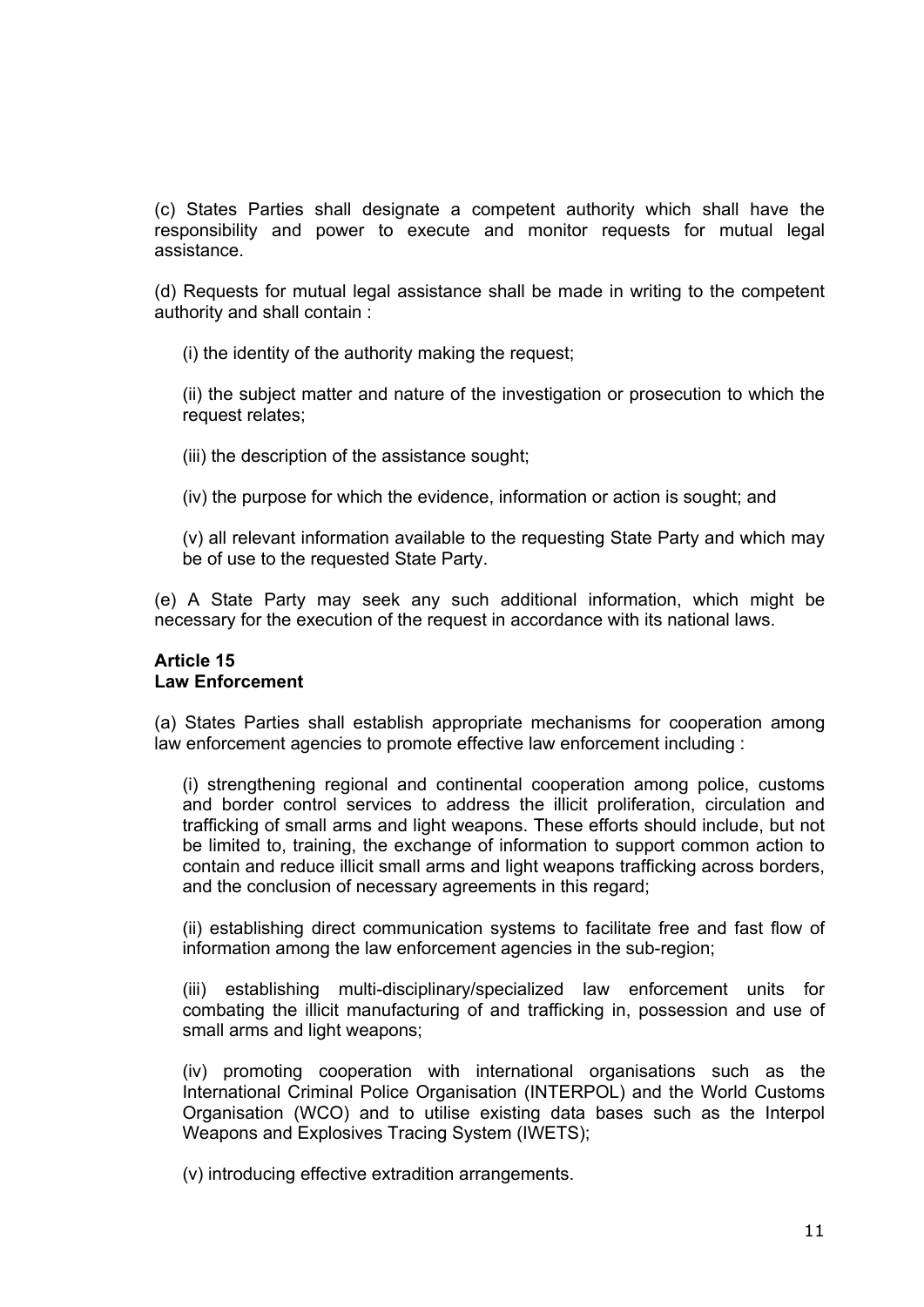# **Article 16 Transparency, Information Exchange and Harmonisation**

States Parties undertake to :

(a) establish National Focal Points to, inter alia, facilitate the rapid information exchange to combat cross-border small arms and light weapons trafficking;

(b) develop and improve transparency in small arms and light weapons accumulations, flows and policies relating to civilian-owned small arms and light weapons, including serious consideration to the development of a sub-regional small arms and light weapons register on civilian possession;

(c) encourage the exchange of information among law enforcement agencies on criminal groups and their associates, types of small arms and light weapons, sources, supply routes, destinations, methods of transportation and financial support of these groups;

(d) establish national small arms and light weapons databases so as to facilitate the exchange of information on small arms and light weapons imports, exports and transfers;

(e) establish systems to verify the validity of documents issued by licensing authorities in the sub-region;

(f) establish a sub-regional system to facilitate intelligence exchange on small arms and light weapons violations and trafficking;

(g) establish a sub-regional system to harmonise relevant import, export and transfer documents and end-user certificates.

### **Article 17 Corruption**

States Parties shall institute appropriate and effective measures for cooperation between law enforcement agencies to curb corruption associated with the illicit manufacturing of, trafficking in, illicit possession and use of small arms and light weapons.

## **Article 18 Institutional Arrangement**

(a) States Parties mandate the Nairobi Secretariat to oversee the implementation of this Protocol.

(b) In this regard the Nairobi Secretariat shall be responsible for :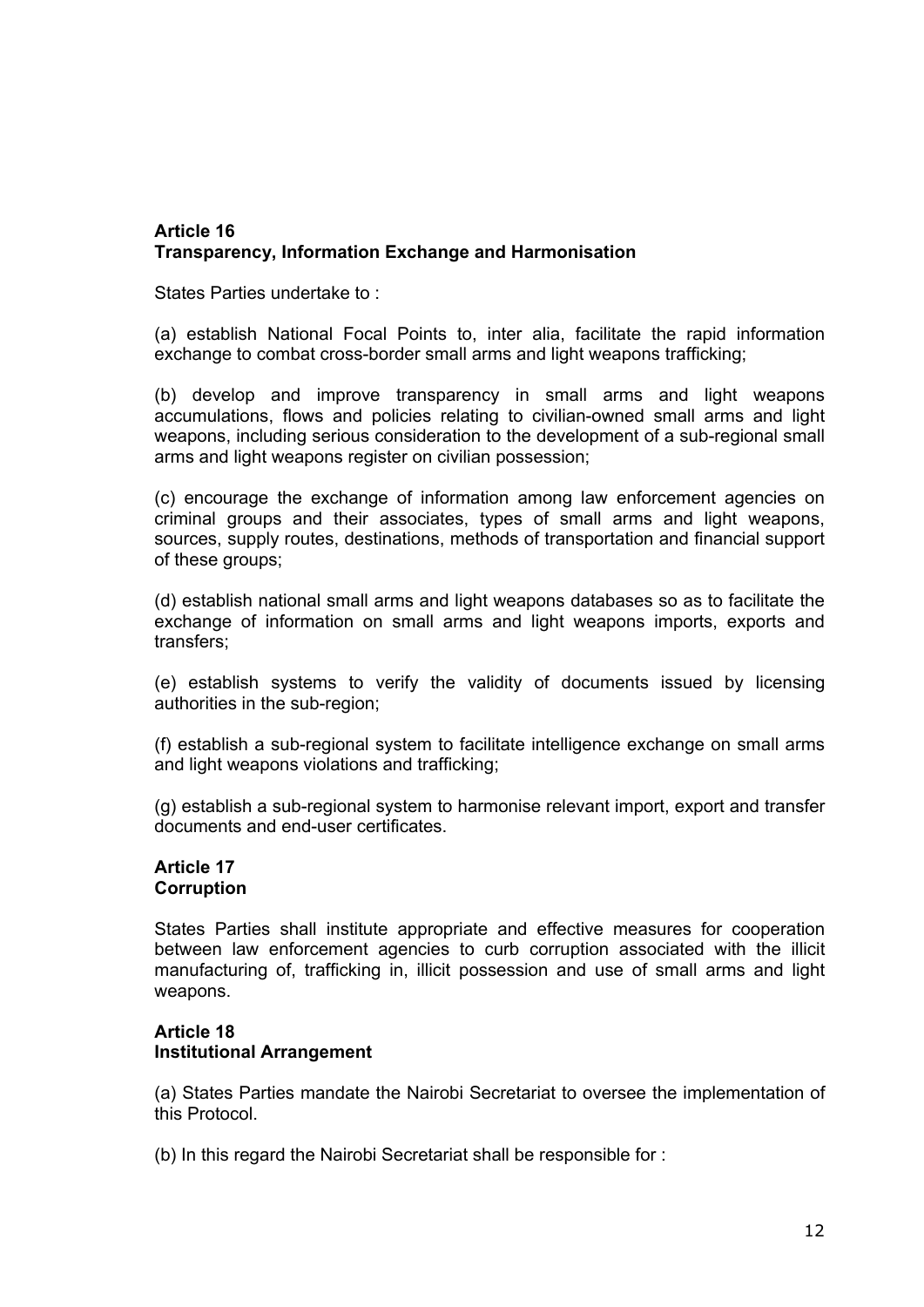(i) development and issuance of guidelines and instructions for the implementation of, monitoring the implementation of, the execution of, and the evaluation of this Protocol, in liaison with law enforcement agencies, and ensuring adherence to the standards set out therein informing Ministers on a regular basis of progress thereof;

(ii) attending to the difficulties experienced in the application of this Protocol.

#### **Article 19 Settlement of Disputes**

Disputes arising out of the interpretation or application of this Protocol, which are not settled amicably, shall be settled in accordance with the principles of public international law.

#### **Article 20 Amendments**

An amendment to this Protocol shall be adopted by a decision of three quarters of the members of the States Parties.

#### **Article 21 Signature**

This Protocol shall be signed by duly authorised representatives of Member States.

### **Article 22 Ratification**

This Protocol shall be ratified by the Signatory States in accordance with their constitutional procedures.

### **Article 23 Entry Into Force**

This Protocol shall enter into force thirty (30) days after the deposit of the instruments of ratification by two thirds of the Member States.

#### **Article 24 Accession**

This Protocol shall remain open for accession by any Member State.

### **Article 25 Depositary and Languages**